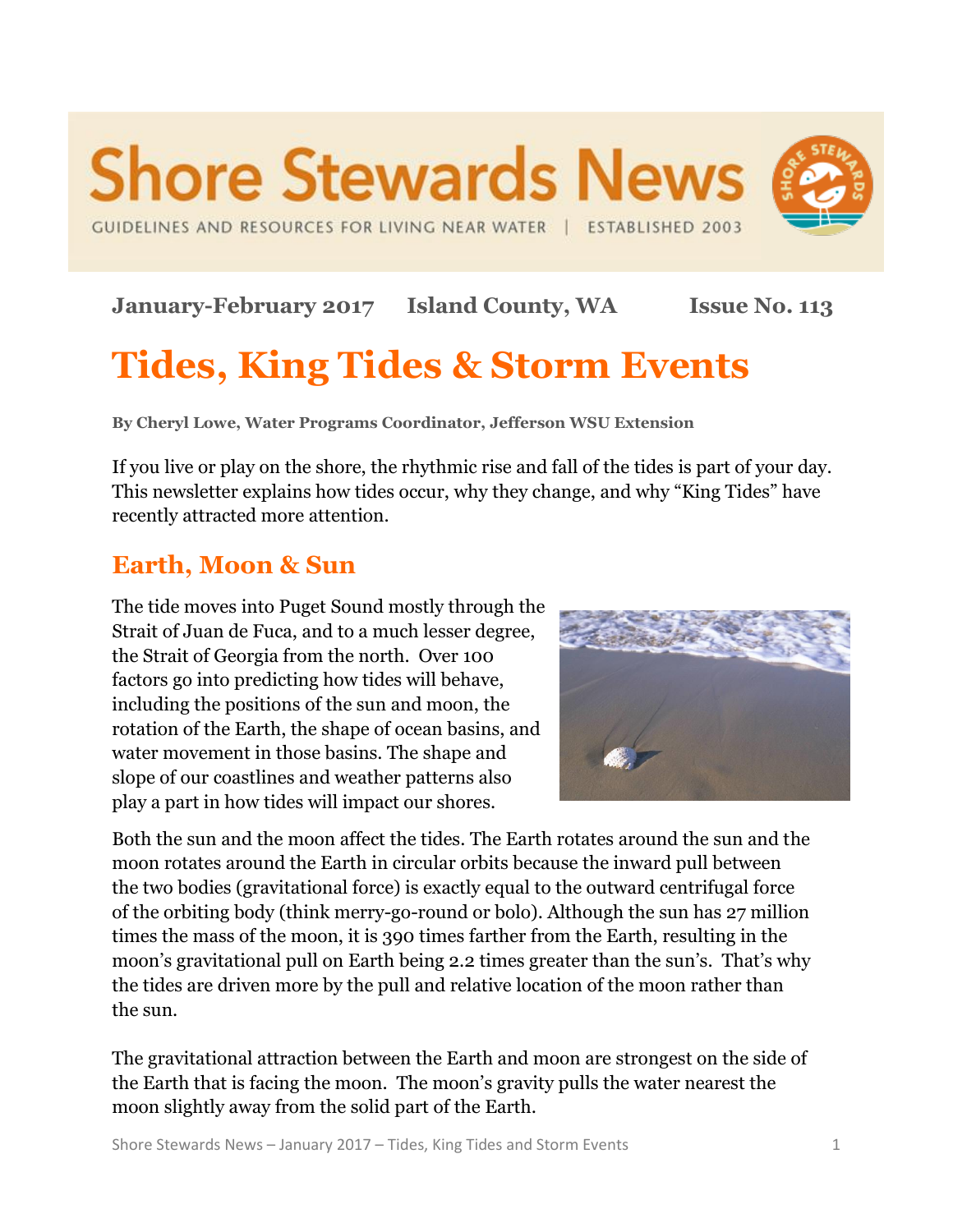Ocean waters also bulge on the opposite side of the Earth. I've read two explanations for this and maybe both are in play: 1) On the side opposite the moon, the balance of centrifugal force and gravity shifts a little, with centrifugal force having a bit more influence. 2) The other explanation is



that the moon's gravity is pulling not just water, but also the Earth slightly toward the moon. Either way, the moon's gravity produces two ocean bulges, and the bulge is always greatest on the side of the Earth that faces the moon, since that is where gravitational force is greatest. The two bulges will stay roughly aligned with the moon's relative position, but since the Earth is also orbiting the sun, the relative position and influence of sun and moon changes over the month.

When we add the Earth's tilt on its axis, the moon's five-degree orbital tilt around the earth, and the elliptical orbit of our moon and the elliptical orbit of Earth around the sun, the entire range of tide cycles will take eighteen and one-half years to complete!

# **Tidal Terminology**

During full or new moons—which occur when the Earth, sun, and moon are nearly in alignment—average tidal ranges are slightly larger. This occurs twice each month. The moon appears new (dark) when it is directly between the Earth and the sun. It appears full when the Earth is between the moon and the sun. In both cases, the

gravitational pull of the sun is "added" to the gravitational pull of the moon on Earth, causing the oceans to bulge a bit more than usual. This means that high tides are a little higher and low tides are a little lower than average.

These are called **spring tides,** a common historical term that has nothing to do with the season of spring. Rather, the term is derived from



the concept of the tide "springing forth." Spring tides occur twice each lunar month all year long.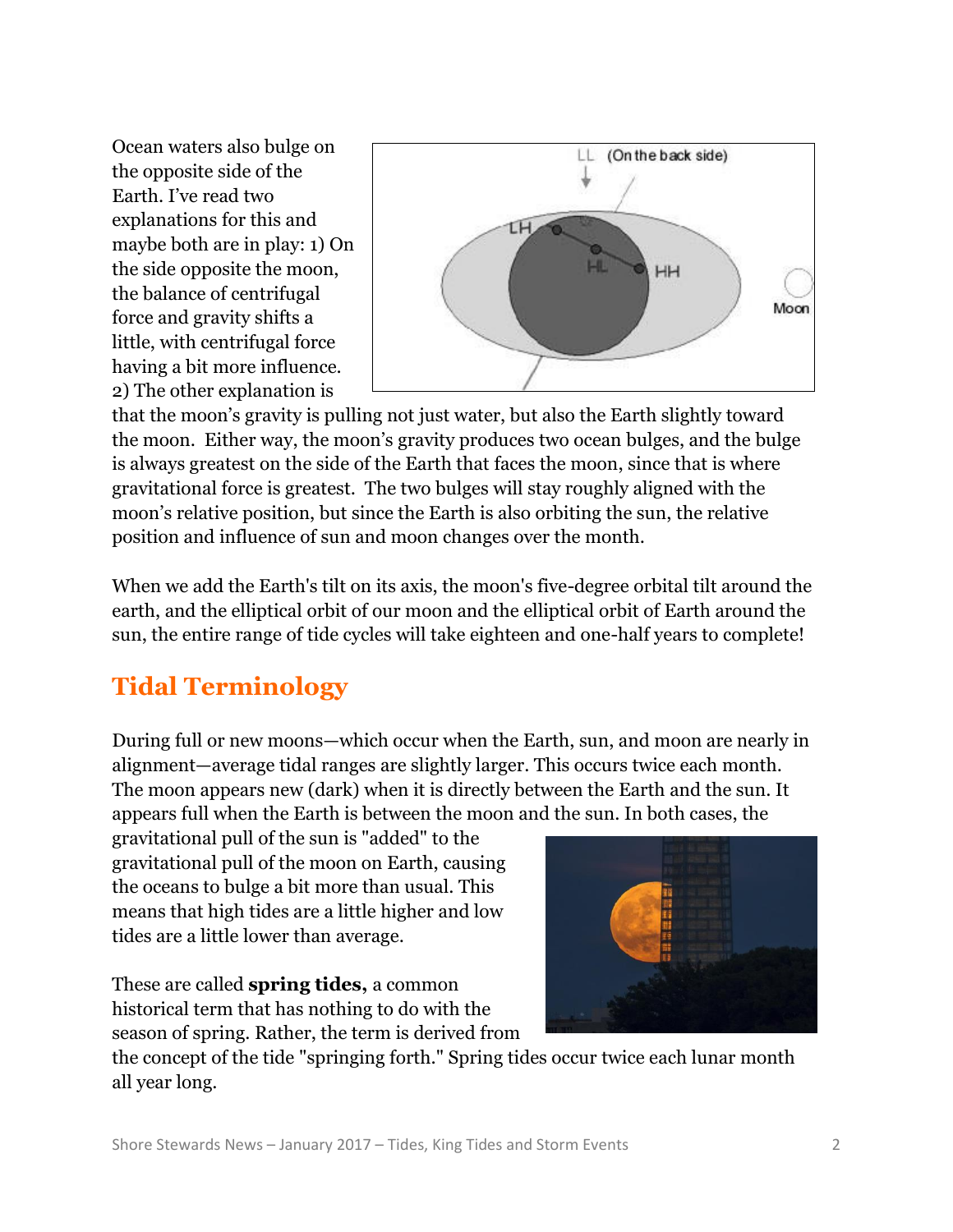When the sun and moon are at right angles to each other, the bulge of the ocean caused by the sun alters the bulge of the ocean caused by the moon. This produces moderate tides known as **neap tides**, meaning that high tides are a little lower and low tides are a little higher than average. Neap tides occur during the first and third quarter moon, when the moon appears "half full."

Special terms are used for the various higher and lower tides (and their averages), which can be important from a regulatory perspective. The most common terms are **higher high water** (the highest daily tide), **lower high water** (secondary daily high tide), **lower low water** (lowest daily tide), and **higher low water** (secondary daily low tide). **Mean Lower Low Water** (MLLW) is the average of all the lower low waters over time. MLLW is often used as the 'zero" or the reference point for tide tables. **Mean Higher High Water** (MHHW) or **Ordinary High Water** (OHW) is the average of all the higher high waters over time.



If we stand on the shoreline for 24 hours and watch the tide come and go, we experience it as a wave coming towards us and moving away from us. When the tide is coming in we refer to it as a **flood tide or rising tide**. When the tide is going out we refer to it as an **ebb tide or falling tide**. The period between flood and ebb tides, when the tidal water is still, is called **slack tide**. Tidal currents will be at their maximum speeds during the middle of flood and ebb tides and non-existent during slack tides. This is important information to consider when boating or recreating in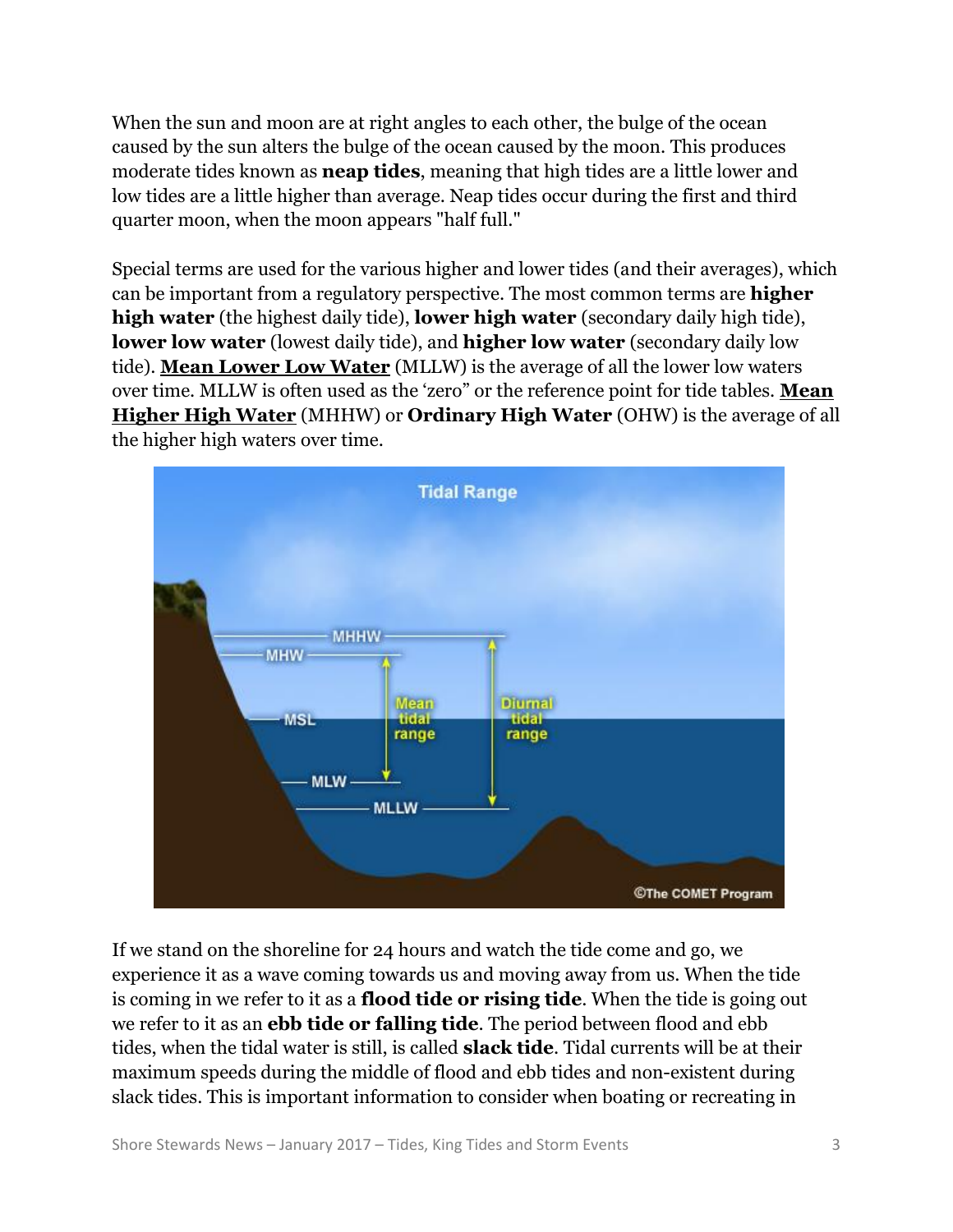the Salish Sea.

# **Other Factors Affecting Tides**

### **Topography**

The physical setting of the Salish Sea also plays an important role in how the local tide scenario plays out. If you live in Olympia, you are at the upper end of the bathtub, so to speak. When a high tide reaches Olympia, it has nowhere to go so it "sloshes" onto land, causing more extreme tidal heights. Beaches at the "end of the line" tend to have greater tidal ranges than other areas and those areas also have to wait longer for tidal changes to be felt. In South Sound, tidal



changes occur approximately four hours after they are initiated at the mouth of the Strait of Juan de Fuca. Miniature versions of this same scenario play out in smaller bays.

Lastly, the shape of a beach can have a very large impact on how dramatic a tidal change appears. The difference isn't in the tide; it is in how much beach is exposed with each change. A shallow beach will expose much more beach at a low tide of the same height as a steep beach.

### **Local Bathymetry**

The bottom of Puget Sound is not flat. There are deep areas and shallow areas, with



sills or ridges in different places in the Sound. The most famous sill in Puget Sound is at the mouth of Hood Canal where the high sill restricts tidal circulation in the Canal.

### **Weather**

The weather can have a significant impact on local tides. A highpressure weather system off shore can increase the height of a predicted tide. Think of high-pressure systems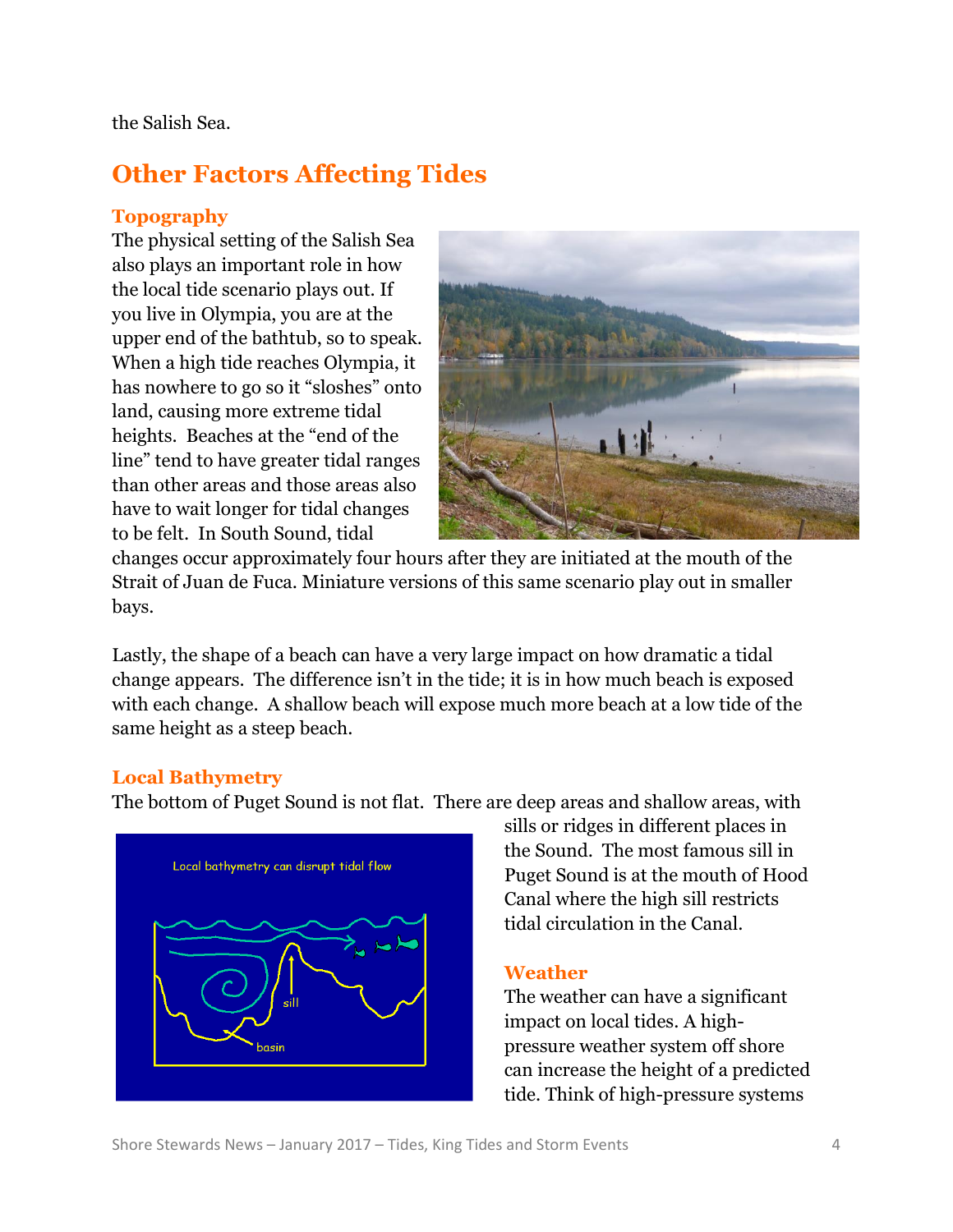acting like a weight on the water, pressing it down. Low-pressure storm systems are the opposite, resulting in slightly higher water levels.

Winds also affect tidal height. An offshore wind (blowing from land to sea) will blow the tidal currents away from the beach, making the observed tidal height less than predicted. High tides coupled with onshore winds and winter storms can create extreme tidal heights, sometimes more than two feet above predicted tides.

See chart below for a comparison of predicted and measured tide levels on October 15, 2016, which corresponds to the photo later on.



# **Predicting Tides & Tide Tables**

With all these factors to consider, no wonder we depend on tide tables to tell us what's happening in our specific location. Today, most people use websites where you can choose a certain location and series of dates, then see the predicted tides for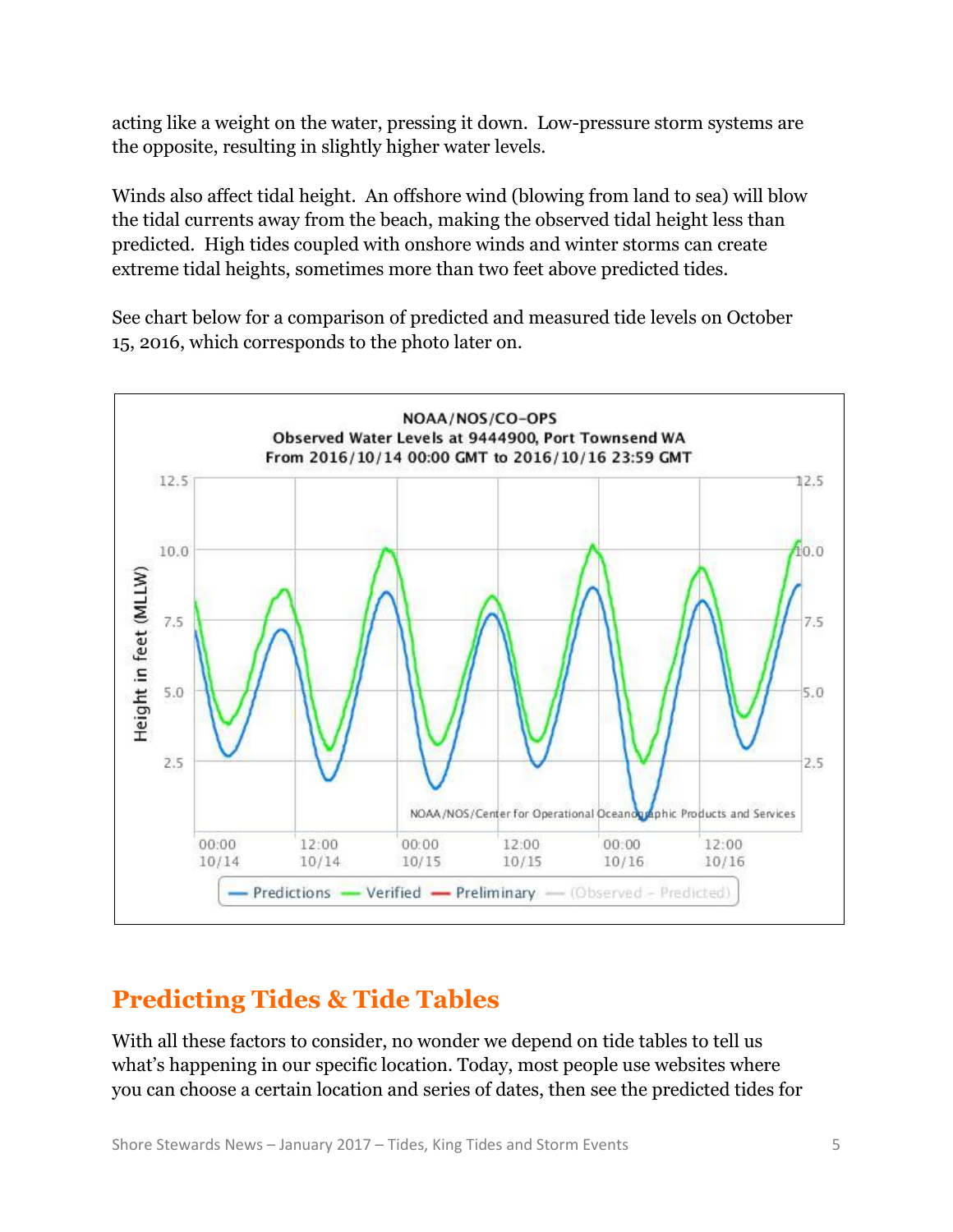that area. Everyone has his or her favorite. Here are some frequently used sites:

<http://www.saltwatertides.com/dynamic.dir/washingtonsites.html>

<http://tides.mobilegeographics.com/locations/5017.html>

[http://deepzoom.com](http://deepzoom.com/)

<https://tidesonline.nos.noaa.gov/geographic.html>

You can also link to a specific NOAA tide gauge. For example, here is the link to the Port Townsend tide gauge:

[https://tidesandcurrents.noaa.gov/stationhome.html?id=9444900.](https://urldefense.proofpoint.com/v2/url?u=https-3A__tidesandcurrents.noaa.gov_stationhome.html-3Fid-3D9444900&d=DQMFaQ&c=C3yme8gMkxg_ihJNXS06ZyWk4EJm8LdrrvxQb-Je7sw&r=SKPlR1_N3ZIh373yN-7Ex8ah68AdqzJO0aZoYjIQYBM&m=SfupJAXDbe37AOnWQpD6sAPZJo1J4z0KcRYe0171mCY&s=EeK52S8h_ibY0tR7qTUVadaqx2hvE2Z6i9czcGsOLKw&e=) You can see current (but preliminary) actual water levels as compared to predicted, by clicking the "tides/water levels" tab.

## **King Tides**

According to Wikipedia, "King tide is a colloquial term for an especially high tide, such as a perigean spring tide (when the moon's perigee—its closest point to Earth during its 28-day elliptical orbit—coincides with a spring tide.) "King tide" is not a scientific term, nor is it used in a scientific context. Use of the term "king tide" originated in Australia, New Zealand and other Pacific nations to refer to an especially high tide that occurs only a few times per year. The term has now come to be used in North America as well.

The moon moves around Earth in an elliptic orbit that takes about 29 days to complete. The gravitational force is greatest when the moon is closest to Earth. The sun's gravitational force is greatest when the Earth is closest to the sun, in early January. King tides occur when the earth, moon and sun are aligned at perigee and perihelion, resulting in the largest tidal range seen over the course of a year.

# **Climate Change and Sea Level Rise**

King tides give scientists and citizens a peek into one aspect of how climate change will impact our lives. King tides are a natural result of tidal cycles, not related to climate change, but they help us visualize what higher sea levels could look like, especially when high tides coincide with storm events that increase tide levels. Jeff Taylor took the photo below on the October 15, 2016 at the Port Townsend waterfront. This was not a "king tide" as described above. A monthly high tide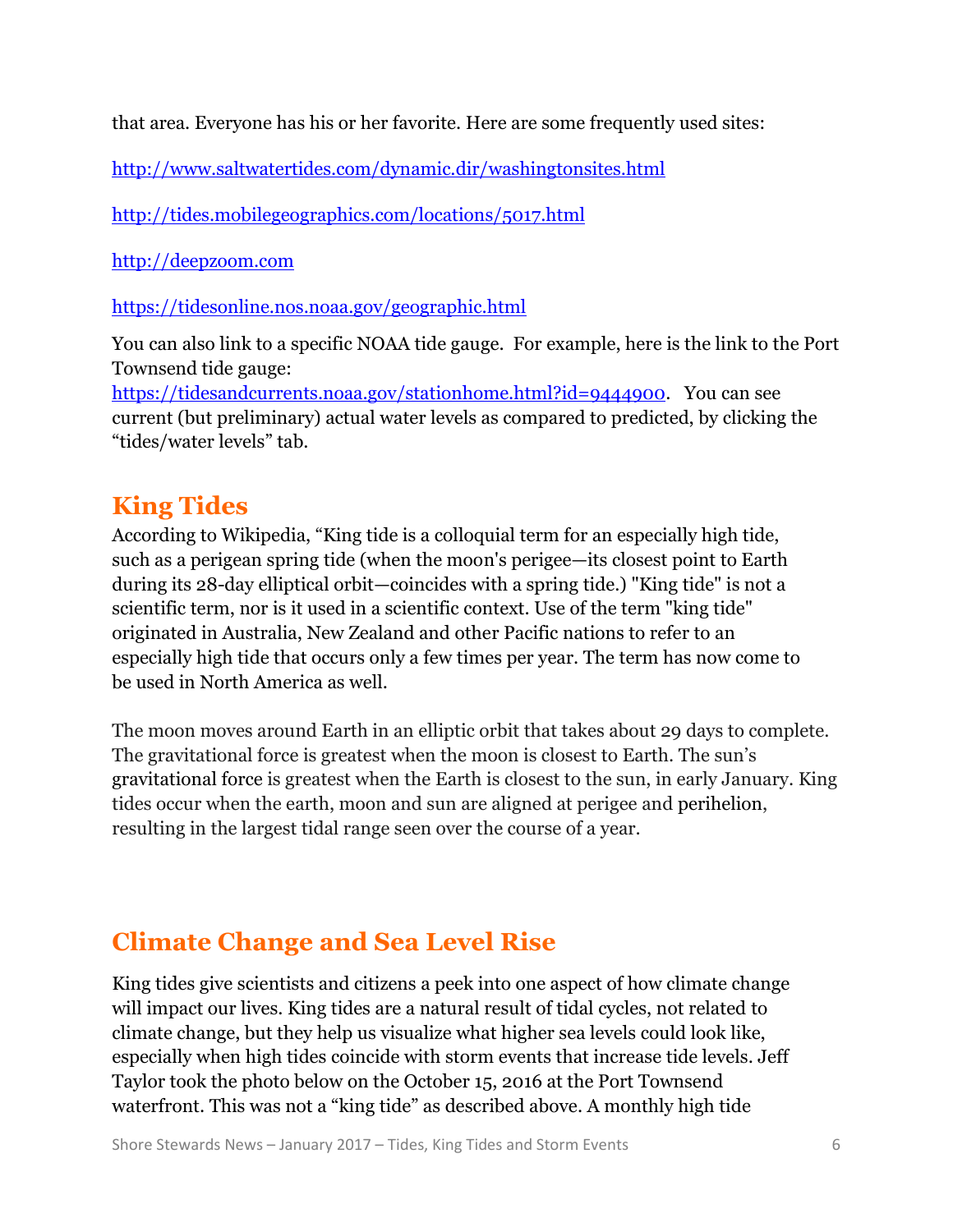coinciding with a storm produced tides more than one and a half feet above predicted tides.

Coastal flooding is a game of probability, says Ian Miller, Coastal Hazard Specialist with Washington Sea Grant. If spring tides, heavy rainfall, and storm surges all occur together, things could get interesting. Climate change brings global temperature rise, oceans warming slightly and



expanding, ice caps and glaciers melting, and more precipitation falling as rain instead of snow, resulting in rising sea levels. Climate change is also predicted to bring stronger storms with heavier than normal precipitation and higher wave conditions. This will increase the frequency and extent of flooding even more.

### **Sea Level Rise Predictions**

Predictions of local sea level rise are complicated by several factors. Sea level rise is sometimes calculated using satellites to measure water expansion and ice melt, which are not equal around the globe, so local predictions may be different than global averages. Relative sea level rise measures changes in the level of water against the land, so local land movement (including tectonic plate movements and subsiding land areas) can also be a consideration.

Regional studies are giving local agencies more complex and site specific information to assist with planning. The *Climate Change Preparedness Plan for the Olympic Peninsula*, sponsored by the North Olympic Peninsula Resource Conservation and Development Council is our region's look at potential impacts of climate change and sea level rise. Here is the link to that report:

[http://www.cakex.org/sites/default/files/documents/North%20Olympic%20Peninsula](http://www.cakex.org/sites/default/files/documents/North%20Olympic%20Peninsula%20Plan.pdf) [%20Plan.pdf](http://www.cakex.org/sites/default/files/documents/North%20Olympic%20Peninsula%20Plan.pdf)

Ian Miller uses the term "Coastal Squeeze" to describe how coastal communities are caught in the middle between increased rainfall and flooding from upland sources and sea level rise. Eric Grossman, geologist with USGS Coastal and Marine Ecology Program, suggests that 100 year floods (flooding event that usually occurs once every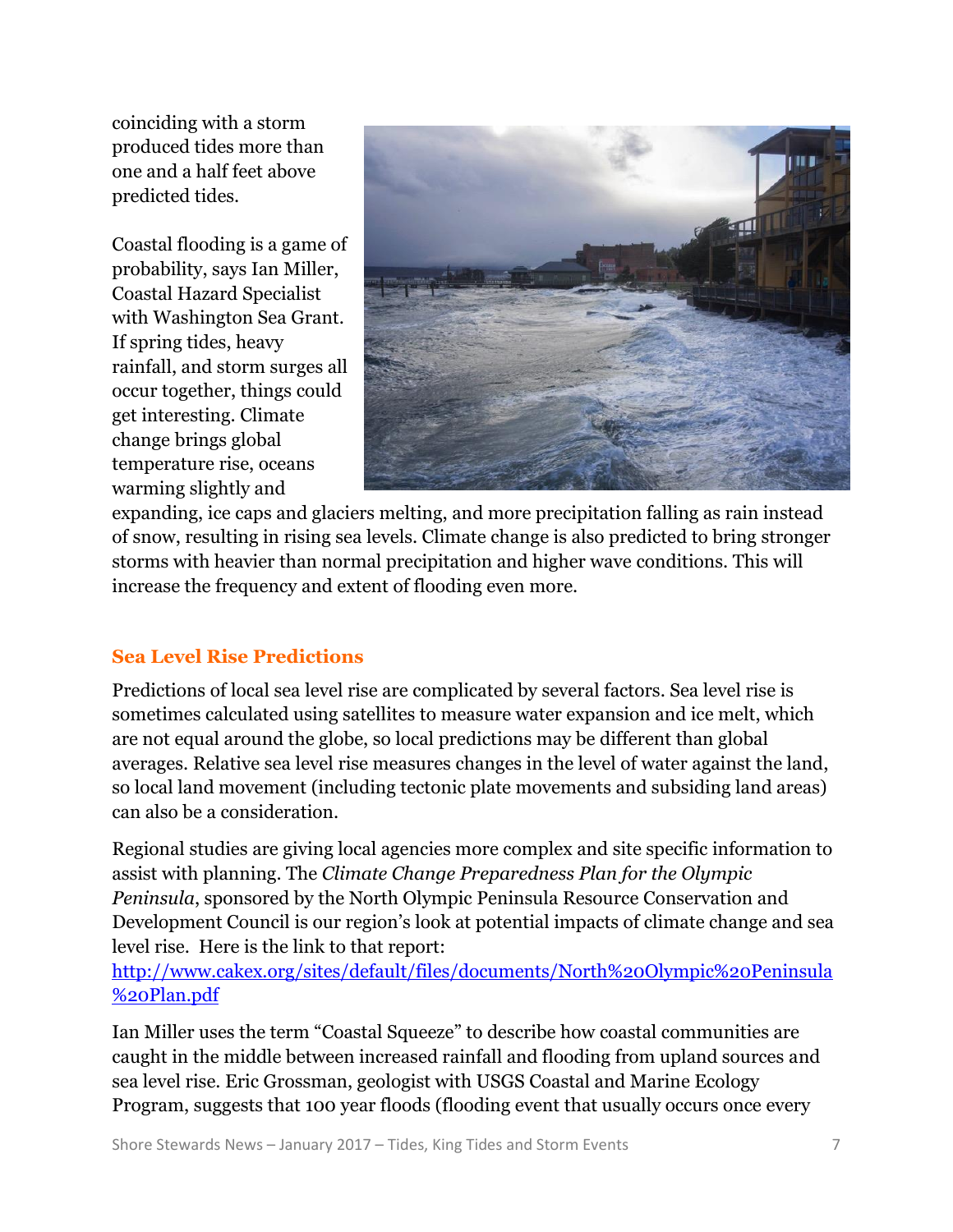100 years) will be much more frequent: by 2040, these may occur every 22 years and be 26% more intense. Impacts will not be equal throughout Puget Sound and the outer

coast—microclimate conditions, rainfall, flooding distance, wind direction, and tides will influence what happens in various locations.

### **Shoreline Habitats**

Coastal squeeze has implications for many shoreline habitats, processes and species from shellfish beds to bluff erosion, river delta changes,



and forage fish and salmon populations. The Washington Department of Ecology website provides a good summary of climate change impacts to our state at [http://www.ecy.wa.gov/climatechange/risingsealevel\\_more.htm](http://www.ecy.wa.gov/climatechange/risingsealevel_more.htm) and *[Impacts of](http://www.ecy.wa.gov/pubs/0701010.pdf)  [Climate Change on Washington's Economy](http://www.ecy.wa.gov/pubs/0701010.pdf) (University of Oregon)*. Rising sea levels are expected to:

- Intensify flooding in coastal areas, especially during high tides and major storms
- Cause erosion that shifts coastal beaches landward
- Threaten buildings, roads, utilities and other coastal infrastructure
- Increase coastal bluff erosion, endangering houses and other structures built near the bluff edges
- Threaten coastal aquifers and underground water supplies (seawater intrusion)
- Result in lost wetlands and estuaries

### **King Tides Monitoring**

The Washington Sea Grant King Tides program encourages people to take photos and raise awareness about the impacts of climate change on our coastline. Documenting how very high tides affect the natural environment and our coastal infrastructure will help us visualize what sea level rise might look like in the future. See<https://wsg.washington.edu/king-tides/> for more information about this program.

Even if you are not part of an organized project, take some time to observe changes you see on your local shore and think about what this means for our shared future.